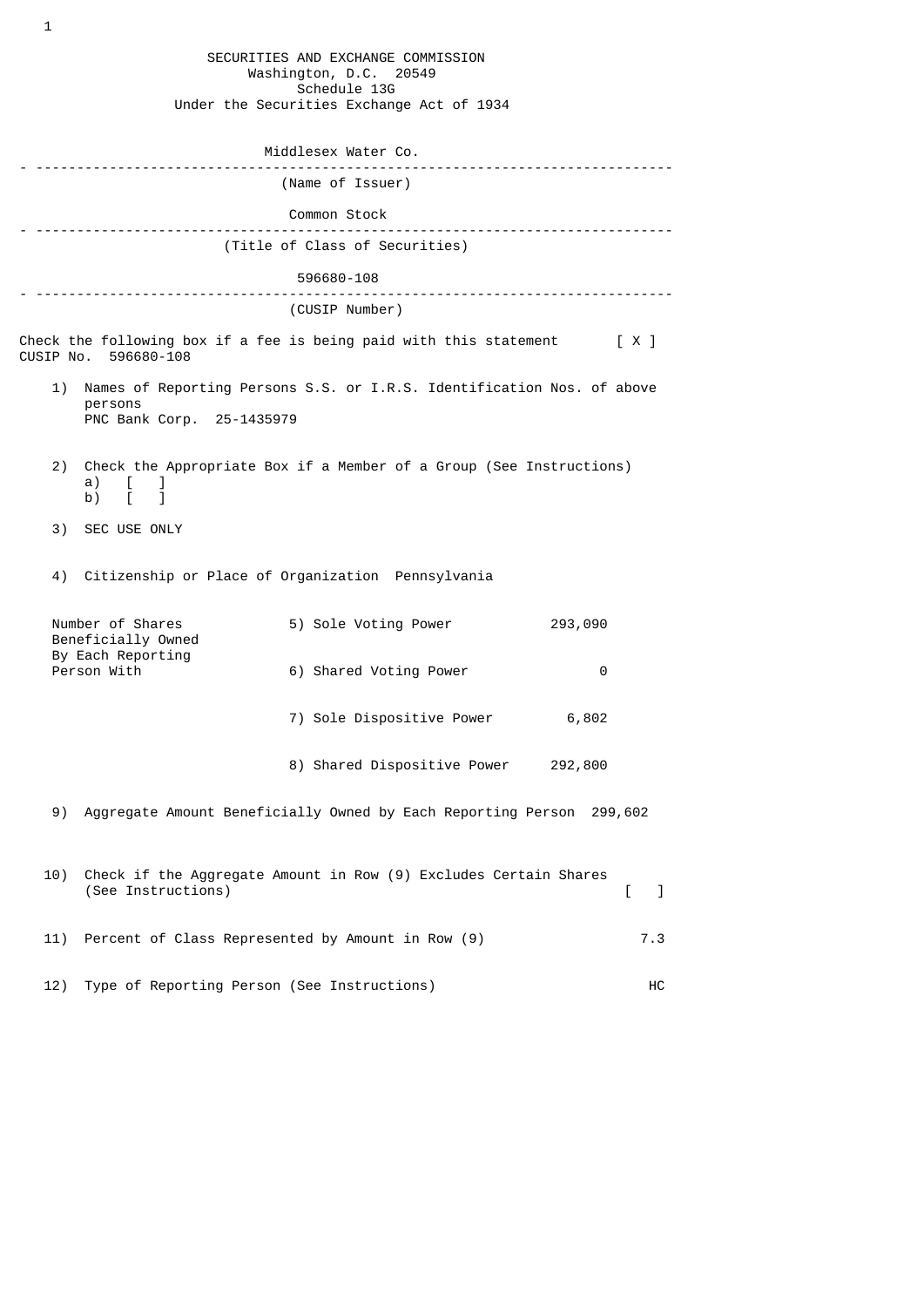| SECURITIES AND EXCHANGE COMMISSION<br>Washington, D.C. 20549<br>Schedule 13G                       |                                                                                   |                                                                          |         |     |  |  |  |
|----------------------------------------------------------------------------------------------------|-----------------------------------------------------------------------------------|--------------------------------------------------------------------------|---------|-----|--|--|--|
|                                                                                                    |                                                                                   | Under the Securities Exchange Act of 1934                                |         |     |  |  |  |
| Middlesex Water Co.                                                                                |                                                                                   |                                                                          |         |     |  |  |  |
|                                                                                                    | (Name of Issuer)                                                                  |                                                                          |         |     |  |  |  |
| Common Stock                                                                                       |                                                                                   |                                                                          |         |     |  |  |  |
|                                                                                                    | ---------------------------<br>(Title of Class of Securities)                     |                                                                          |         |     |  |  |  |
|                                                                                                    |                                                                                   | 596680-108                                                               |         |     |  |  |  |
|                                                                                                    |                                                                                   | (CUSIP Number)                                                           |         |     |  |  |  |
|                                                                                                    | CUSIP No. 596680-108                                                              | Check the following box if a fee is being paid with this statement $[X]$ |         |     |  |  |  |
| 1)                                                                                                 | Names of Reporting Persons S.S. or I.R.S. Identification Nos. of<br>above persons |                                                                          |         |     |  |  |  |
|                                                                                                    | PNC Bancorp, Inc. 51-0326854                                                      |                                                                          |         |     |  |  |  |
| 2)                                                                                                 | a)<br>$\mathbf{L}$<br>J<br>b) $\overline{1}$                                      | Check the Appropriate Box if a Member of a Group (See Instructions)      |         |     |  |  |  |
|                                                                                                    | 3) SEC USE ONLY                                                                   |                                                                          |         |     |  |  |  |
|                                                                                                    |                                                                                   | 4) Citizenship or Place of Organization Delaware                         |         |     |  |  |  |
| Number of Shares<br>Beneficially Owned<br>By Each Reporting<br>Person With                         |                                                                                   | 5) Sole Voting Power                                                     | 293,090 |     |  |  |  |
|                                                                                                    |                                                                                   | 6) Shared Voting Power                                                   | 0       |     |  |  |  |
|                                                                                                    |                                                                                   | 7) Sole Dispositive Power                                                | 6,802   |     |  |  |  |
|                                                                                                    |                                                                                   | 8) Shared Dispositive Power                                              | 292,800 |     |  |  |  |
| 9)                                                                                                 |                                                                                   | Aggregate Amount Beneficially Owned by Each Reporting Person 299,602     |         |     |  |  |  |
| Check if the Aggregate Amount in Row (9) Excludes Certain<br>10)<br>Shares (See Instructions)<br>L |                                                                                   |                                                                          |         | -1  |  |  |  |
| 11)                                                                                                |                                                                                   | Percent of Class Represented by Amount in Row (9)                        |         | 7.3 |  |  |  |
| 12)                                                                                                |                                                                                   | Type of Reporting Person (See Instructions)                              |         | HC  |  |  |  |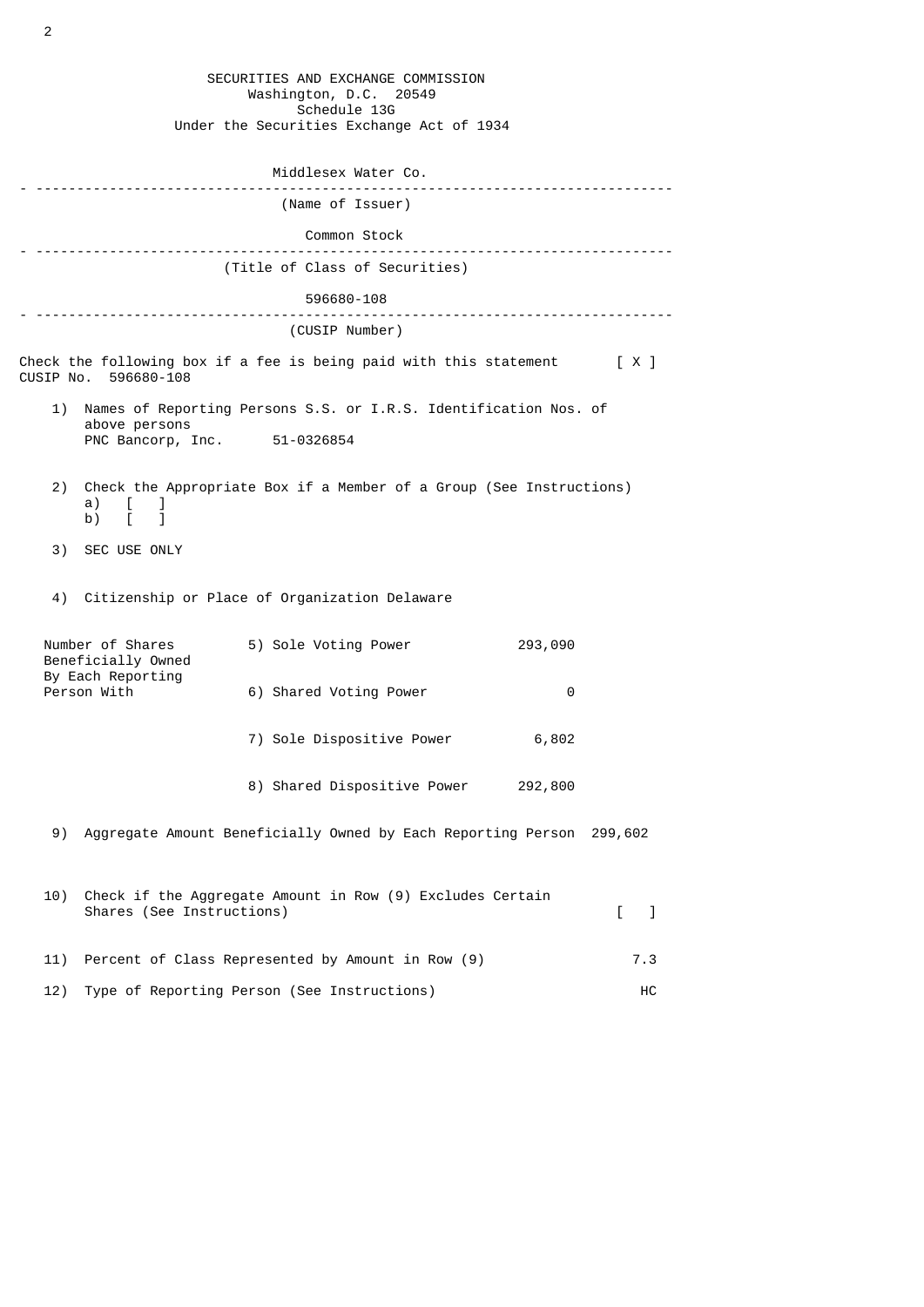|                                        |                                                       | SECURITIES AND EXCHANGE COMMISSION<br>Washington, D.C. 20549             |                               |
|----------------------------------------|-------------------------------------------------------|--------------------------------------------------------------------------|-------------------------------|
|                                        |                                                       | Schedule 13G<br>Under the Securities Exchange Act of 1934                |                               |
|                                        |                                                       | Middlesex Water Co.                                                      |                               |
|                                        |                                                       | (Name of Issuer)                                                         |                               |
|                                        |                                                       | Common Stock                                                             |                               |
|                                        |                                                       | (Title of Class of Securities)                                           |                               |
|                                        |                                                       | 596680-108                                                               |                               |
|                                        |                                                       | (CUSIP Number)                                                           |                               |
|                                        | CUSIP No. 596680-108                                  | Check the following box if a fee is being paid with this statement $[X]$ |                               |
| 1)                                     | persons<br>Midlantic Bank, N.A. 22-1146430            | Names of Reporting Persons S.S. or I.R.S. Identification Nos. of above   |                               |
| 2)                                     | a)<br>I.<br>b) $\begin{bmatrix} 1 \\ 1 \end{bmatrix}$ | Check the Appropriate Box if a Member of a Group (See Instructions)      |                               |
| 3)                                     | SEC USE ONLY                                          |                                                                          |                               |
|                                        | 4) Citizenship or Place of Organization               |                                                                          |                               |
| Number of Shares<br>Beneficially Owned |                                                       | 5) Sole Voting Power                                                     | 293,090                       |
|                                        | By Each Reporting<br>Person With                      | 6) Shared Voting Power                                                   | 0                             |
|                                        |                                                       | 7) Sole Dispositive Power                                                | 290                           |
|                                        |                                                       | 8) Shared Dispositive Power                                              | 292,800                       |
| 9)                                     |                                                       | Aggregate Amount Beneficially Owned by Each Reporting Person 293,090     |                               |
| 10)                                    | (See Instructions)                                    | Check if the Aggregate Amount in Row (9) Excludes Certain Shares         | $\overline{\phantom{a}}$<br>L |
| 11)                                    |                                                       | Percent of Class Represented by Amount in Row (9)                        | 7.1                           |
|                                        |                                                       | 12) Type of Reporting Person (See Instructions)                          | BK                            |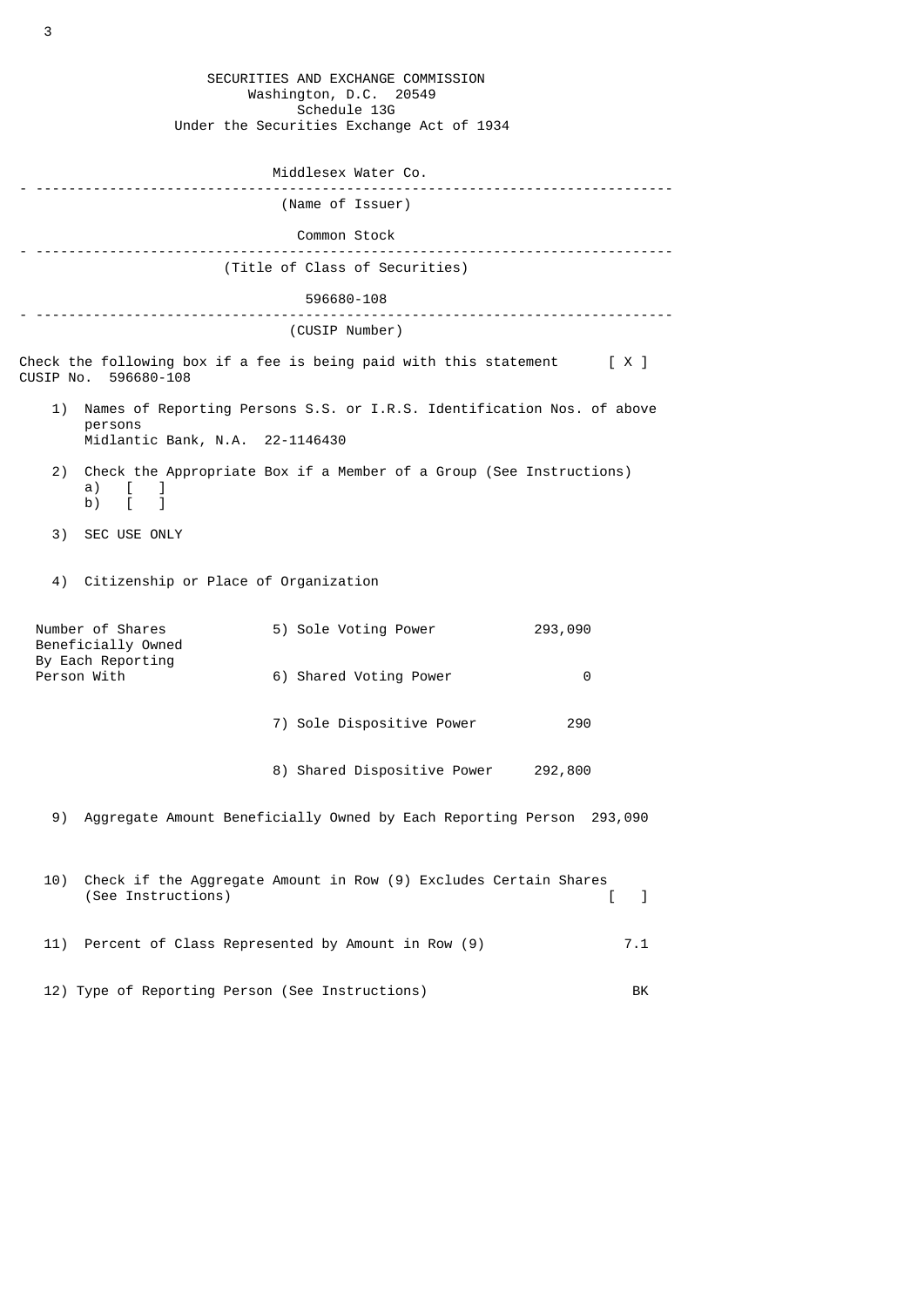4 ITEM 1(a) - NAME OF ISSUER: Middlesex Water Co. ITEM 1(b) - ADDRESS OF ISSUER'S PRINCIPAL EXECUTIVE OFFICES: 1500 Ronson Road, Iselin, NJ 08830 ITEM 2(a) - NAME OF PERSON FILING: PNC Bank Corp.; PNC Bancorp, Inc.; and Midlantic Bank, N.A. ITEM 2(b) - ADDRESS OF PRINCIPAL BUSINESS OFFICE, OR IF NONE, RESIDENCE: PNC Bank Corp., One PNC Plaza, 249 5th Avenue, Pittsburgh, PA 15222-2707 PNC Bancorp, Inc., 222 Delaware Avenue, Wilmington, DE 19899 Midlantic Bank, N.A., Metro Park Plaza, P.O. Box 600, Edison, NJ 08818 ITEM 2(c) - CITIZENSHIP: PNC Bank Corp. - Pennsylvania PNC Bancorp, Inc. - Delaware Midlantic Bank, N.A. - United States ITEM 2(d) - TITLE OF CLASS OF SECURITIES: Common Stock ITEM 2(e) - CUSIP NUMBER: 596680-108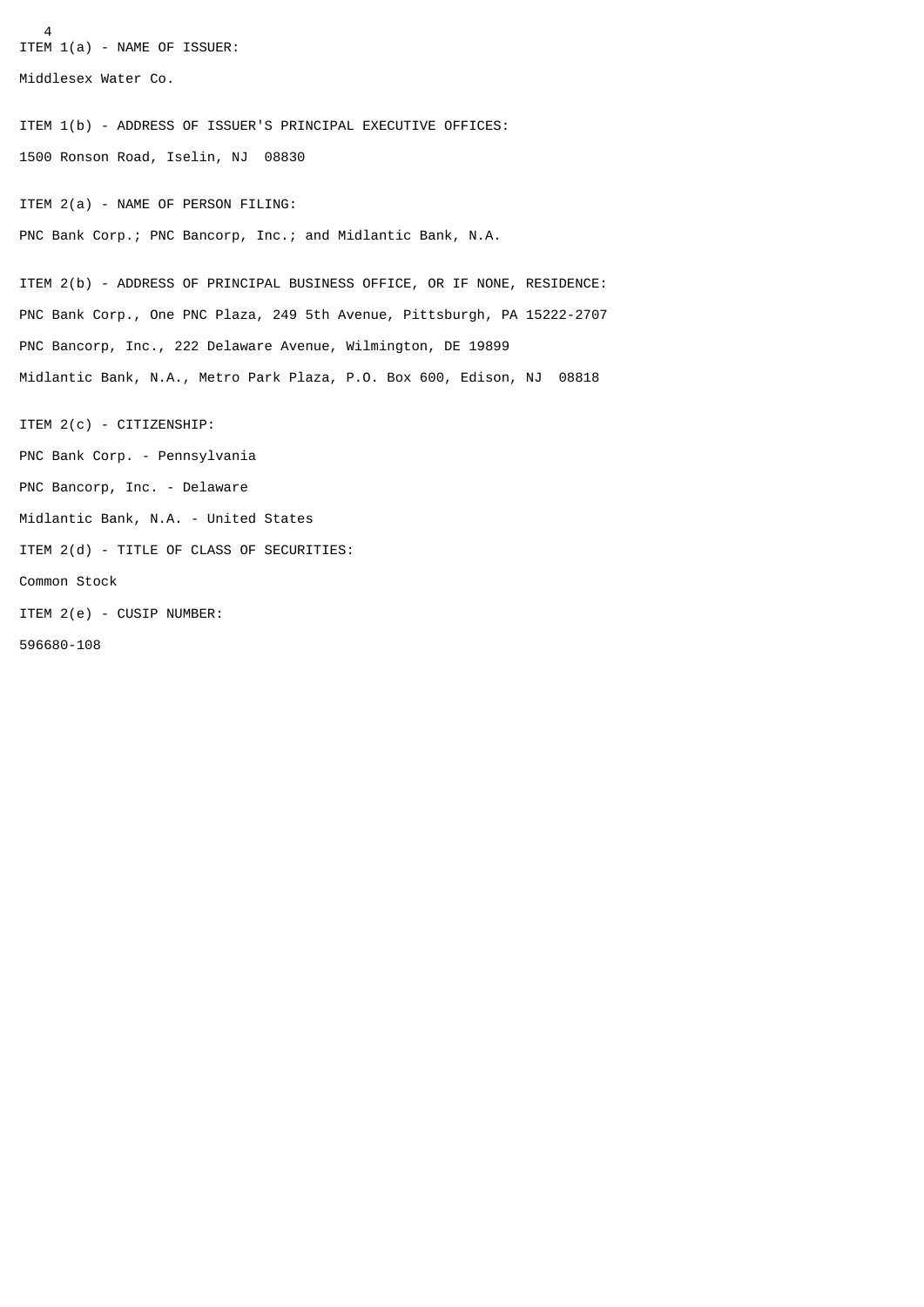ITEM 3 - IF THIS STATEMENT IS FILED PURSUANT TO RULE 13d-1(b), or 13d-2(b), CHECK WHETHER THE PERSON FILING IS A:

- (a) [ ] Broker or dealer registered under Section 15 of the Act,
- (b)  $\lceil X \rceil$  Bank as defined in Section 3(a)(6) of the Act,
- (c) [ ] Insurance Company as defined in Section 3(a)(19) of the Act,
- (d) [ ] Investment Company registered under Section 8 of the Investment Company Act,
- (e) [ ] Investment Adviser registered under Section 203 of the Investment Advisers Act of 1940,
- (f) [ ] Employee Benefit Plan, pension Fund which is subject to the provisions of the Employee Retirement Income Security Act of 1974 or Endowment Fund,
- (g)  $[X]$  Parent Holding Company, in accordance with Rule 13d-(b)(ii)(G),
- (h)  $[$  ] Group, in accordance with Rule  $13d-1(b)(1)(ii)(H)$ .

ITEM 4 - OWNERSHIP:

5

The following information is as of December 31, 1995:

| (a) Amount Beneficially Owned: | 299,602 shares |
|--------------------------------|----------------|
|                                |                |

(b) Percent of Class: 7.3

|  | (c) Number of shares to which such person has:               |         |
|--|--------------------------------------------------------------|---------|
|  | (i) sole power to vote or to direct the vote                 | 293,090 |
|  | (ii) shared power to vote or to direct the vote              | െ       |
|  | (iii) sole power to dispose or to direct the disposition of  | 68.02   |
|  | (iv) shared power to dispose or to direct the disposition of | 292,800 |
|  |                                                              |         |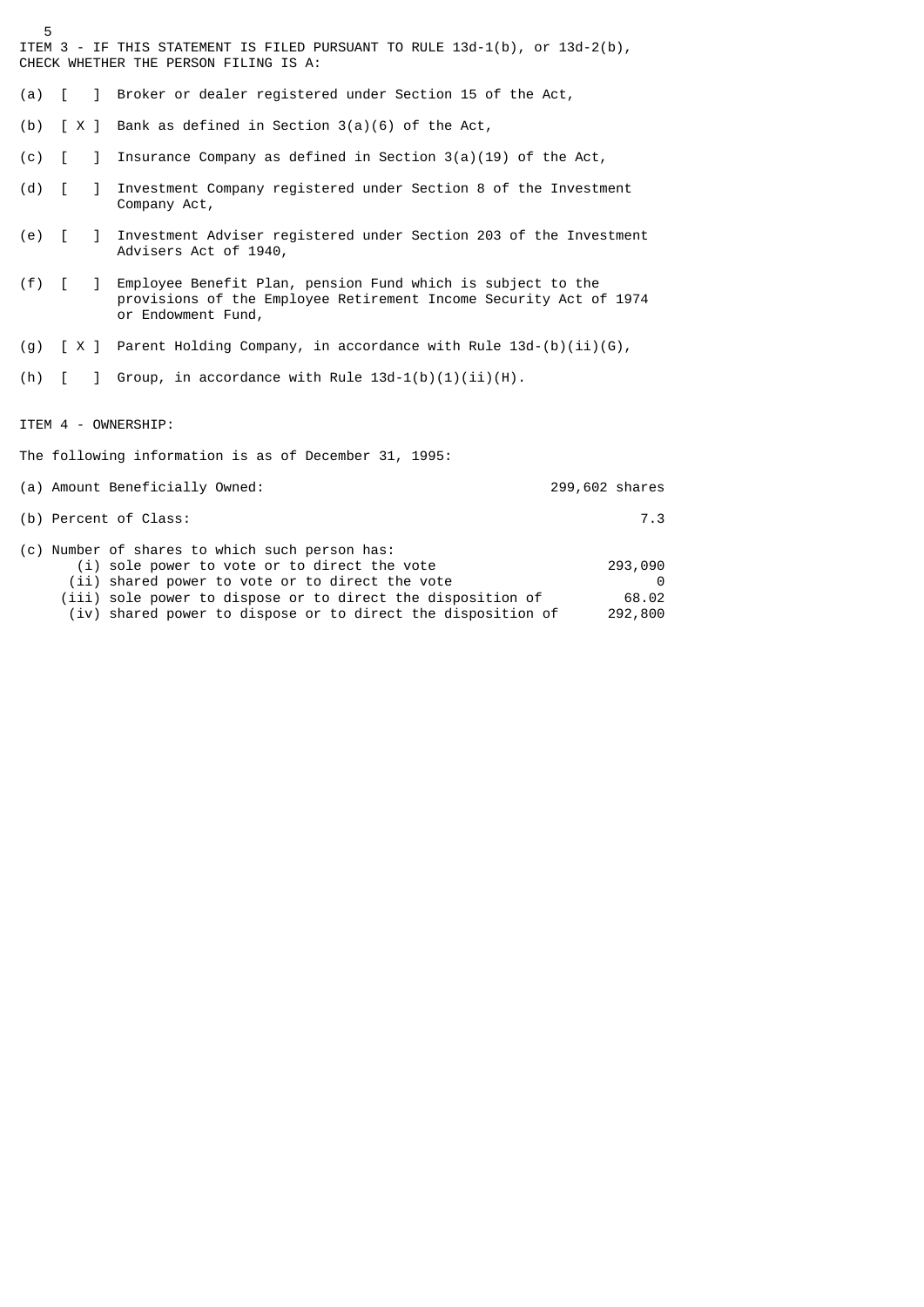6 ITEM 5 - OWNERSHIP OF FIVE PERCENT OR LESS OF A CLASS: Not applicable.

ITEM 6 - OWNERSHIP OF MORE THAN FIVE PERCENT ON BEHALF OF ANOTHER PERSON:

Not applicable.

ITEM 7 - IDENTIFICATION AND CLASSIFICATION OF THE SUBSIDIARY WHICH ACQUIRED THE SECURITY BEING REPORTED ON BY THE PARENT HOLDING COMPANY:

Included are the following subsidiaries of PNC Bank Corp. - HC:

PNC Bancorp, Inc. - HC (wholly owned subsidiary of PNC Bank Corp.)

Midlantic Bank, N.A. - BK (wholly owned subsidiary of PNC Bancorp, Inc.)

PNC Bank, National Association - BK (wholly owned subsidiary of PNC Bancorp, Inc.)

ITEM 8 - IDENTIFICATION AND CLASSIFICATION OF MEMBERS OF THE GROUP.

Not applicable.

ITEM 9 - NOTICE OF DISSOLUTION OF GROUP.

Not applicable.

ITEM 10 - CERTIFICATION.

 By signing below I certify that, to the best of my knowledge and belief, the securities referred to above were acquired in the ordinary course of business and were not acquired for the purpose of and do not have the effect of changing or influencing the control of the issuer of such securities and were not acquired in connection with or as a participant in any transaction having such purposes or effect.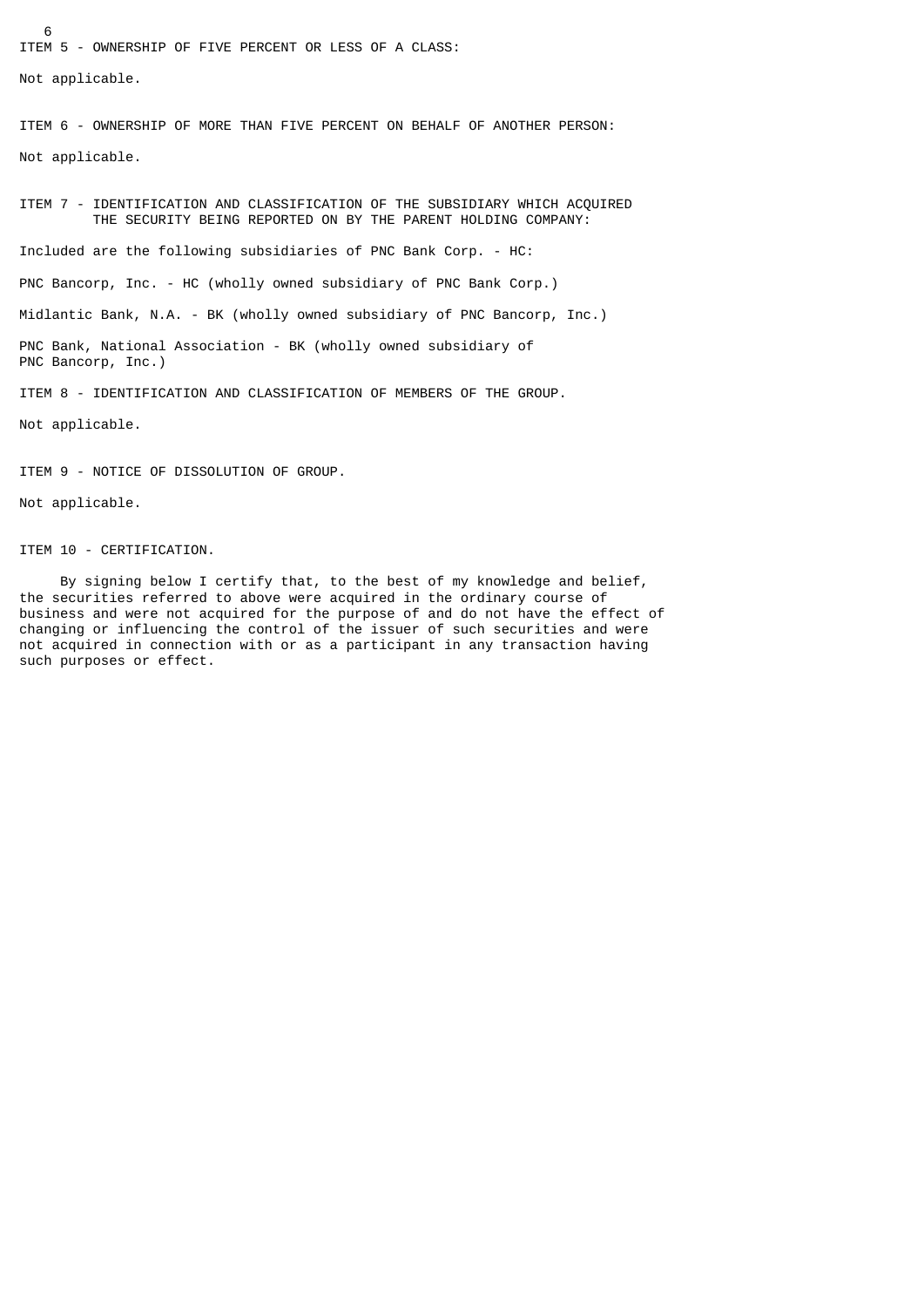## SIGNATURE

After reasonable inquiry and to the best of my knowledge and belief, I certify that the information set forth in this statement is true, complete and correct.

> February 12, 1996 -------------------------------------------- Date /s/ WILLIAM F. STROME -------------------------------------------- Signature - PNC Bank Corp. William F. Strome, Senior Vice President -------------------------------------------- Name/Title February 12, 1996 -------------------------------------------- Date /s/ PAUL L. AUDET -------------------------------------------- Signature - PNC Bancorp, Inc. Paul L. Audet, Vice President -------------------------------------------- Name/Title February 12, 1996 -------------------------------------------- Date /s/ BARBARA Z. PARKER -------------------------------------------- Signature - Midlantic Bank, N.A. Barbara Z. Parker, Executive Vice President -------------------------------------------- Name/Title

> > SEE AGREEMENT ATTACHED AS EXHIBIT A

7